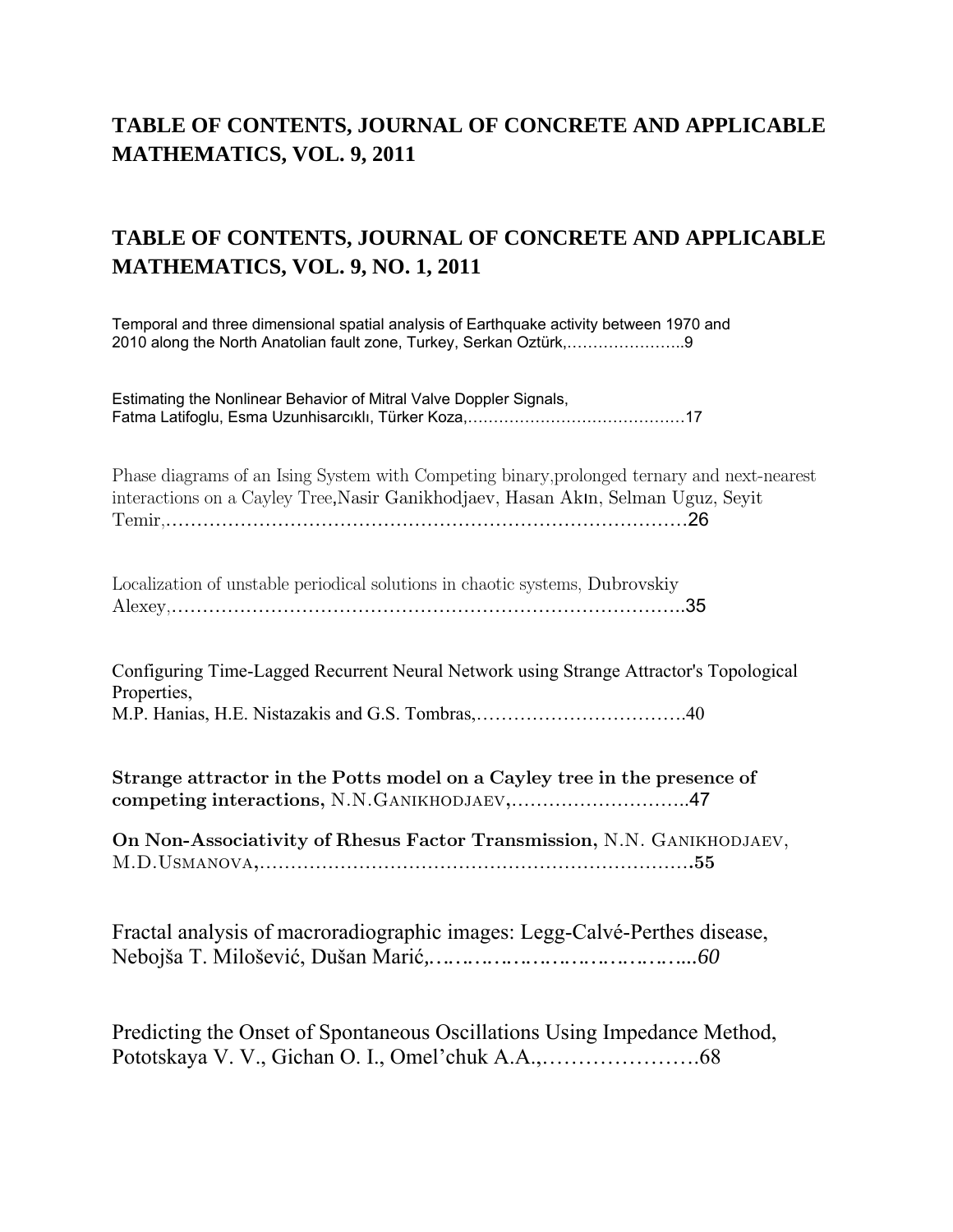#### **TABLE OF CONTENTS, JOURNAL OF CONCRETE AND APPLICABLE MATHEMATICS, VOL. 9, NO. 2, 2011**

Computing the approximate frequency for nonlinear oscillators with discontinuities by He's bookkeeping parameter method, Canan Köroğlu, Turgut Özis,……………………………………………..89 Self-Organized Criticality in Solar Physics and Astrophysics, Markus J. Aschwanden,………………………………………………………….100 Applications and Lipschitz results of Approximation by Smooth Poisson-Cauchy Type Singular Integrals, George A. Anastassiou & Razvan A. Mezei,…………………………………………………..112 Analysis of snore sounds by using the largest Lyapunov exponent, Derya Yılmaz, Haydar Ankışhan,………………………………………………………………………………146 Chaotic analysis of penicillin induced epileptiform activity rats Sinan Canan, Derya Yılmaz,……………………………………………………………………………………154 A Simulation Study of a Simple Optoelectronic Chaotic Circuit, M.P. Hanias, H.E. Nistazakis and G.S. Tombras,………………………………………..163 Classes of Special Solutions of the Maxwell Bloch System and its Generalization, A. Hacınlıyan et al,…………………………………………………..168 Semi-analytical Solutions of Integral and Integro-differential Equations, Emine Mısırlı , Meryem Odabası,……………………………………………..175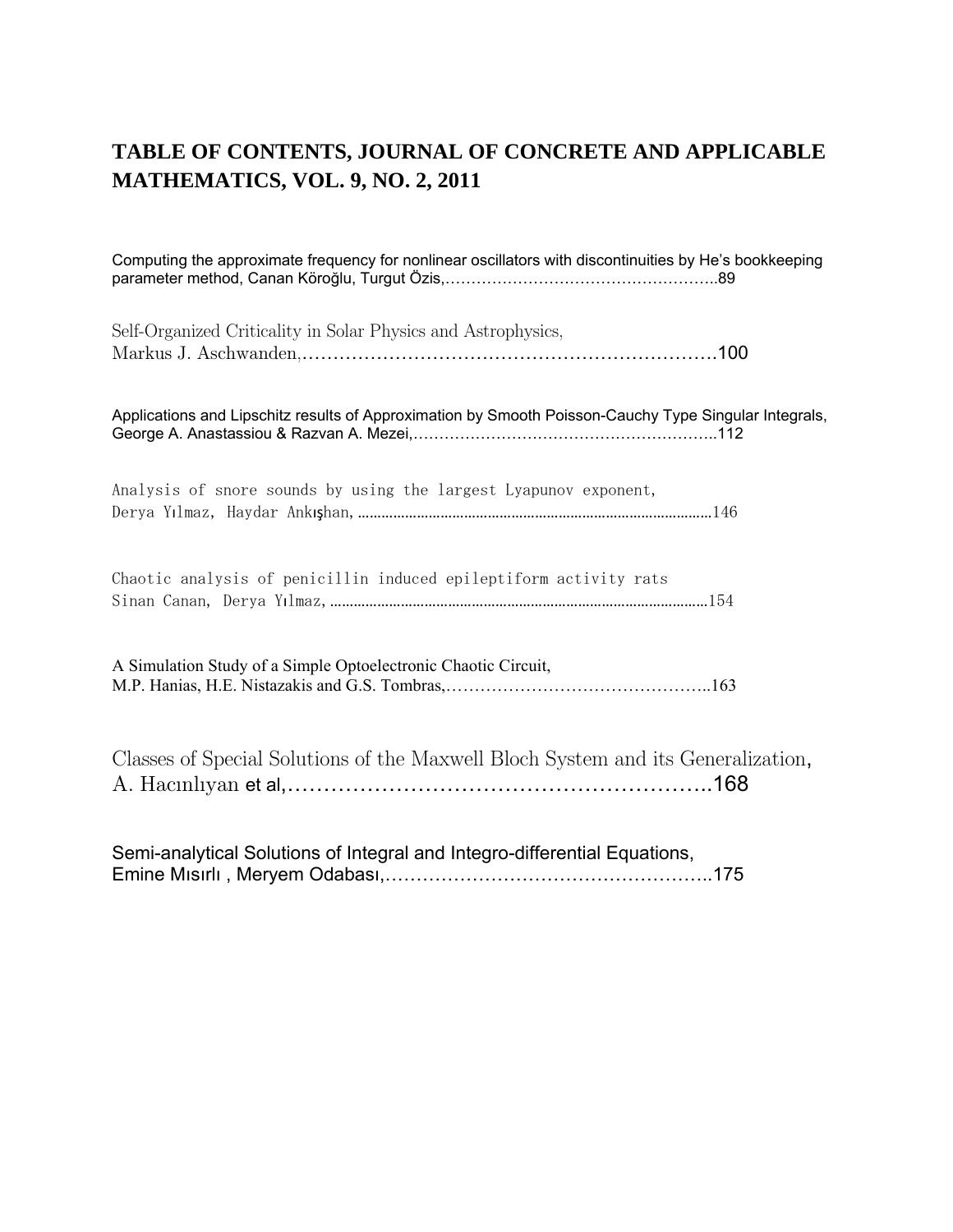## TABLE OF CONTENTS, JOURNAL OF CONCRETE AND APPLICABLE MATHEMATICS, VOL. 9, NO. 3, 2011

| Applied Chaos: Linearizing Multibit DS Converters for Telecom Applications,                                                             |
|-----------------------------------------------------------------------------------------------------------------------------------------|
| Chaos Synchronization and its Application to Secure Communication,                                                                      |
| Strict stability criteria of unperturbed Systems with initial time difference,<br>COSKUN YAKAR and MUSTAFA BAYRAM GÜCEN, $\ldots$ $213$ |
| Boundedness and Lagrange Stability of Fractional Order<br>Differential Equations in Caputo's Sense with Initial Time Difference,        |
| Monotone Technique in Terms of Two Monotone Functions in Finite System,                                                                 |
| Dynamical Analysis and Electronic Implementation of A New Chaotic Attractor,                                                            |
| Testing stability and robustness in three cryptographic chaotic systems,                                                                |
| Experimental In-Out Synchronization-Intermittency between two bidirectionally                                                           |
| Spectral Analysis and Allan Variance Calculation in                                                                                     |